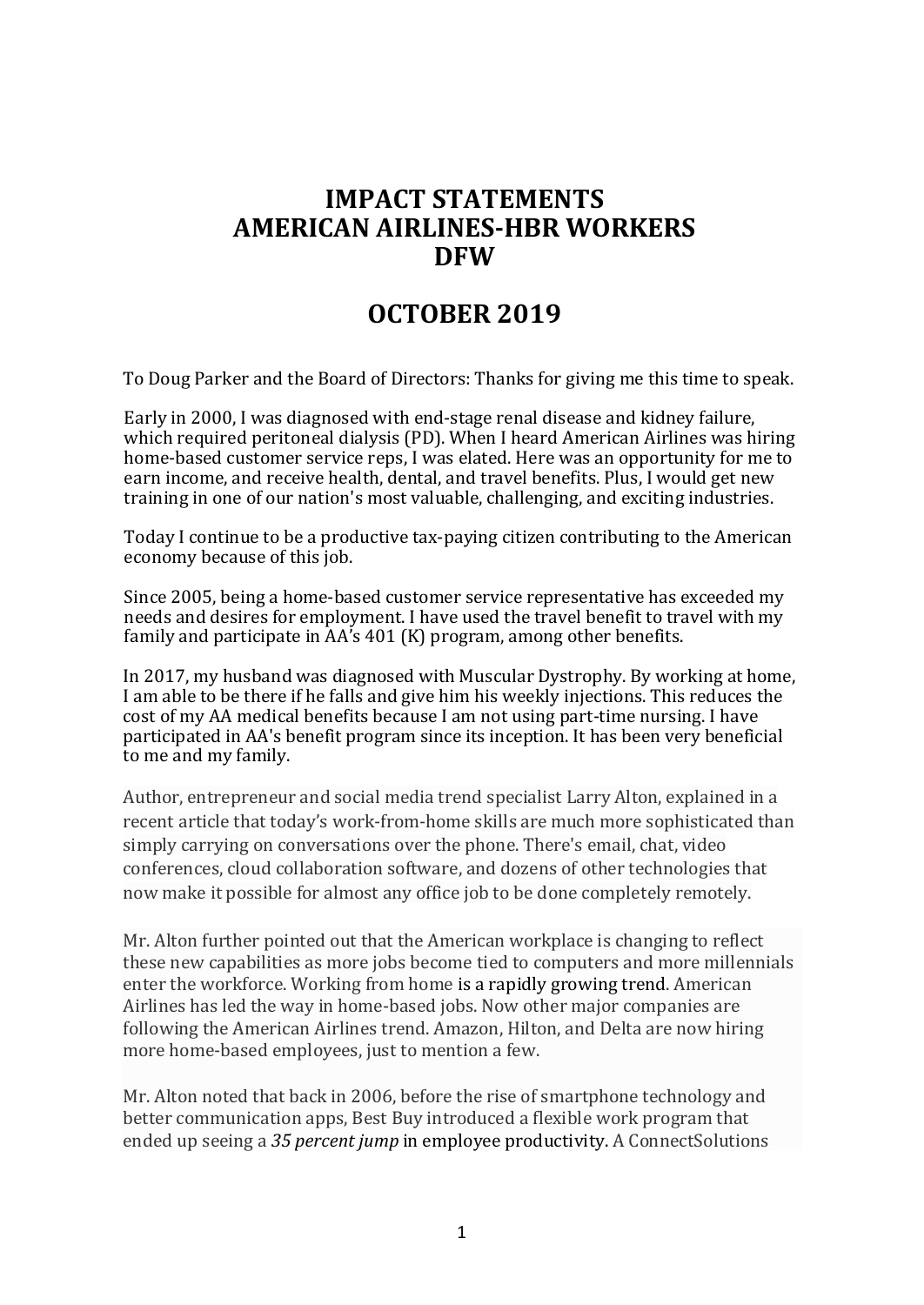study also found that 77 percent of remote workers get more done in fewer hours, *thanks to fewer distractions like meetings, conversations, and noisy coworkers.*

People who like working from home are more likely to work harder to prove that working from home is a benefit to their employers. In addition, remote workers who enjoy their positions are liable to self-report an increase in productivity....

Mr. Alton wants us to remember that raw productivity is not the only benefit gained from having a work-from-home policy. Having employees, work from home can save businesses thousands of dollars per month (per employee), depending on office expenses, and can raise employee morale, improving retention and collaboration. On top of that, remote workers take fewer sick days and less vacation time, giving them more work days overall.

Home-based employees put less road wear on their cars and experience less of the stress of daily commuting. Some people choose to work in an office. Others prefer the solitude and control of their home-based office.

I think American Airlines was visionary in allowing their employees to choose. And for that, along with the other 500-plus American Airlines home-based reps, I am thankful.

In closing, I would like to mention a two-year Stanford University study that showed an astonishing productivity boost from working from home.

A Stanford economics professor by the name of Nicholas Bloom carried out a study of home-based workers, and incredibly, it showed that employee attrition decreased by 50 percent among the telecommuters. They took shorter breaks, had fewer sick days, and took less time off. Not to mention the reduced carbon emissions from fewer autos clogging up the morning commute.

I am hoping that American Airlines will see the benefits of home-based workers and reconsider closing the HBR program, knowing that HBRs bring value and profits to the company.

Thank you.

— Bernetta Henville-Shannon 14-year AA employee AA Tech support, IAD